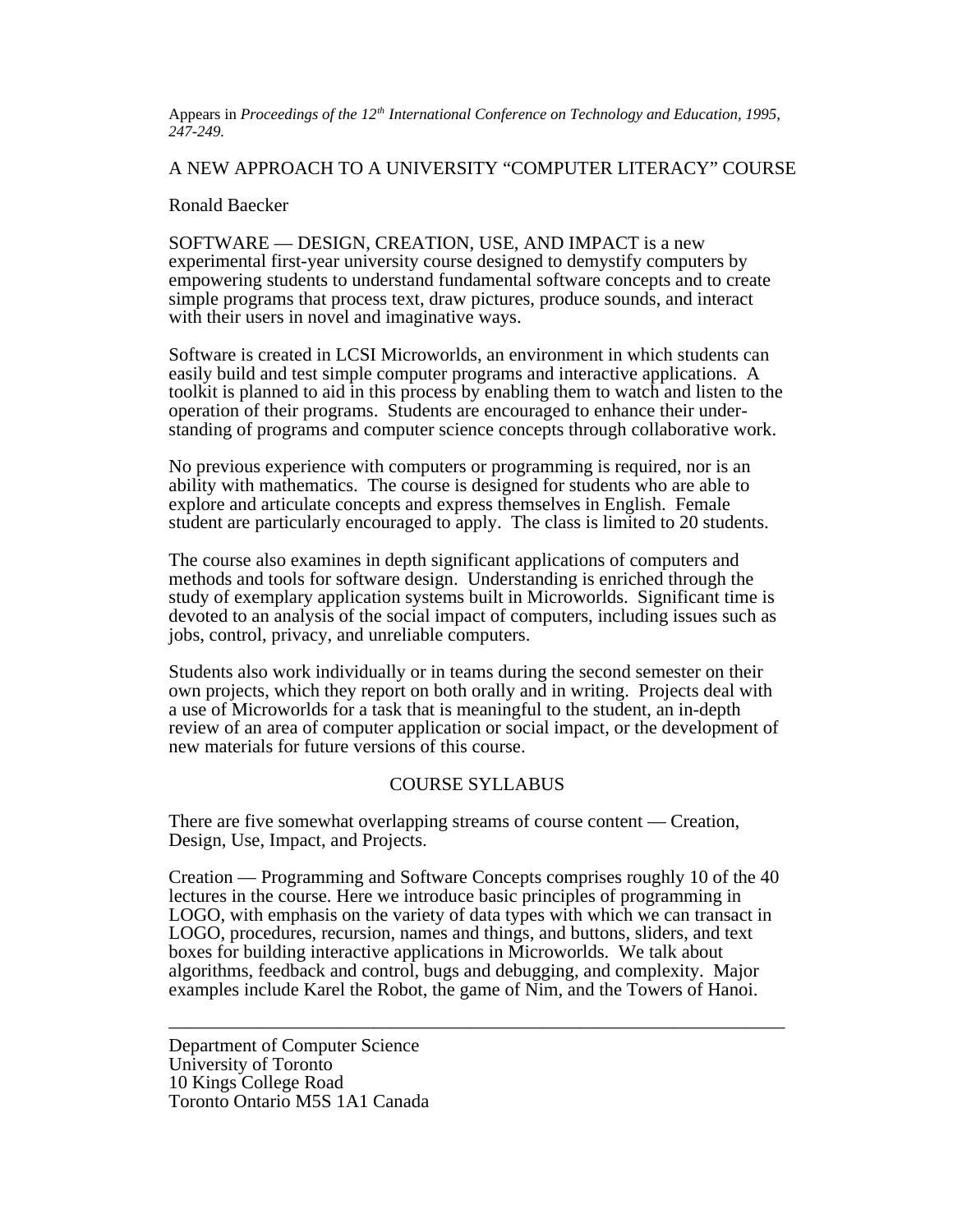(416) 978-6983 (phone) (416) 978-5184 (fax) rmb@dgp.toronto.edu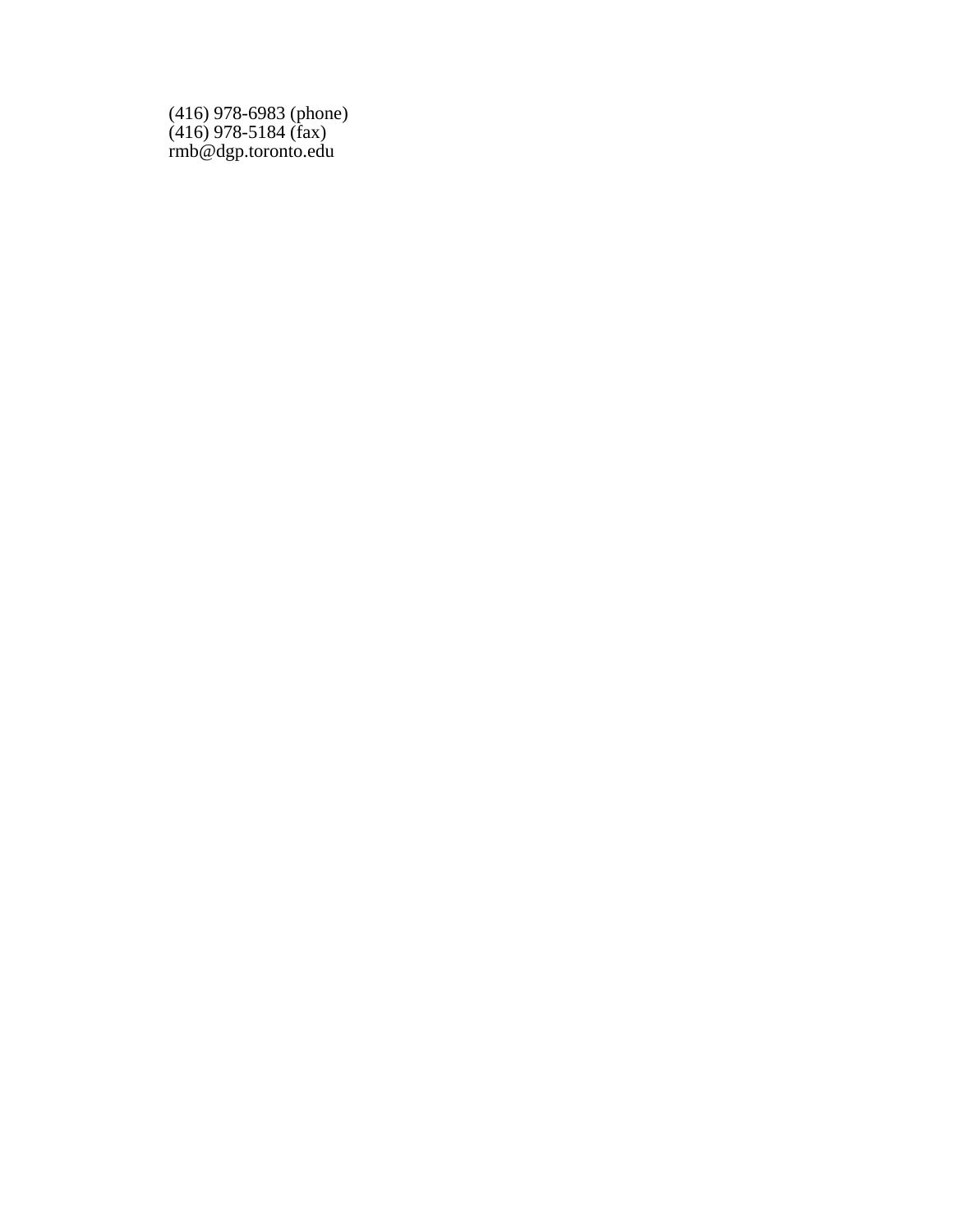Design — Methods and Tools comprises roughly 8 of the 40 lectures in the course. Here we introduce key ideas from system and interface design, stressing user-centred, iterative design and the use of prototypes. We talk of software engineering a little. We demonstrate LOGO-like systems based on other programming paradigms, such as Function Machines, \*Logo, and Boxer.

Use — Applications comprises roughly 10 of the 40 lectures in the course. Here we introduce the use of computers in education, simulation and modeling, games, communications and collaborative work, graphics, data processing, forecasting, information visualization, and desktop publishing.

Impact — Issues and Implications comprises roughly 12 of the 40 lectures in the course. We speak of computer crime, computers in the political process, unreliable computers, invasion of privacy, the information society, computers for strategic competitive advantage, artificial intelligence, computerization of the workplace, impacts on the nature of work, gender and computing, and computer literacy.

Projects and Explorations are reported on by the students and discussed by the group in roughly 6 classes.

# ACHIEVEMENTS TO DATE

The first instantiation of this course began in September 1994 and will conclude early in April of 1995. We have successfully expanded the course concept into a complete syllabus and delivered it to 17 first-year students, 6 male and 11 female, all of whom intend to major in something other than computer science or math.

For most of the topics listed under Use and Impact, we have developed a simple Microworlds mini-application that illustrates the topic. These range from a computer-based instructional program to a computer game, from a spreadsheet to a word processor, from a password cracker to an example of unreliable software. We have used these examples to build bridges from the world of programming to the worlds of computer applications and impacts.

Our first three assignments involved LOGO programming exercises. Despite attempts to make them lively and interesting, many students found them difficult and did not enjoy them. Our fourth assignment, happily, seems to be capturing their interest and imagination. They have been asked to imagine a specific kind of personal information manager to be used by a client, who could be a student, a friend, or a relative. They must talk to the client to develop notions of needed functionality, sketch a suitable design, and then implement in Microworlds a small prototype of a personal information manager for the client. Some of the more interesting ideas include an information base of Civil War history, a CD manager, a wedding planner, and a holiday organizer**.**

## CHALLENGES

We are faced with many challenges as we seek to advance the frontiers of the "computer literacy" course genre:

1) Computer science instruction is carried out in a hostile environment that we as instructors would never accept for our own learning. Imagine how difficult it would be for us to learn and use computers as tools for thought and creativity if